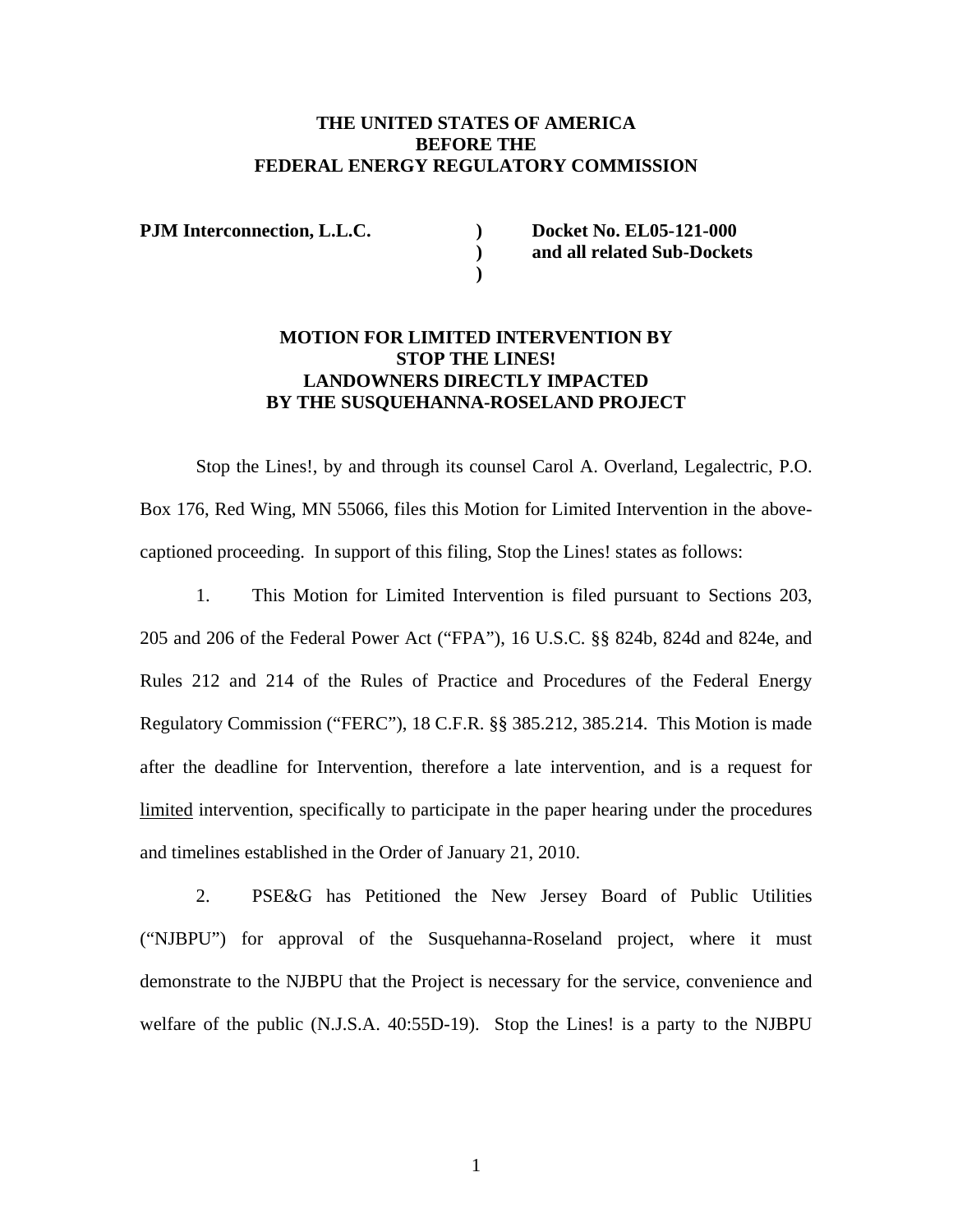proceedings and challenges PSE&G's claim that the Project is necessary and its claim that the line is required for "reliability."

3. Stop the Lines! is comprised of landowners and residents along and/or near the proposed easement for the proposed Susquehanna-Roseland transmission line, to be located in the State of New Jersey. Susquehanna-Roseland is a major transmission project is proposed to be constructed by Public Service Electric & Gas Company ("PSE&G"). PSEG's Susquehanna-Roseland Transmission Project proposes construction of a new high capacity quad or tri-bundled 500 kV transmission line through New Jersey and Pennsylvania, with an estimated cost of more than \$1.2 billion, \$750 million of which is for the New Jersey portion.

3. The interests of Stop the Lines!, as landowners and residents directly affected by the Susquehanna-Roseland transmission project, are not represented in the FERC proceedings by any party. The interests of Stop the Lines! are distinct from other intervenors in the NJBPU proceeding, including the "Municipal Intervenors," a coalition of local governments along the proposed route, and the "Environmental Intervenors," a coalition of New Jersey environmental organizations – neither of these groups is comprised of individual landowners and directly affected residents concerned with land rights – governments and organizations have interests distinct from those they represent. While there are multiple parties in the FERC proceedings with divergent positions none are landowners and ratepayers directly affected by the outcome of this costapportionment proceeding.

4. Most Stop the Lines! members are PSE&G ratepayers as well as landowners along the route. PSE&G ratepayers would bear a portion of the cost of the

2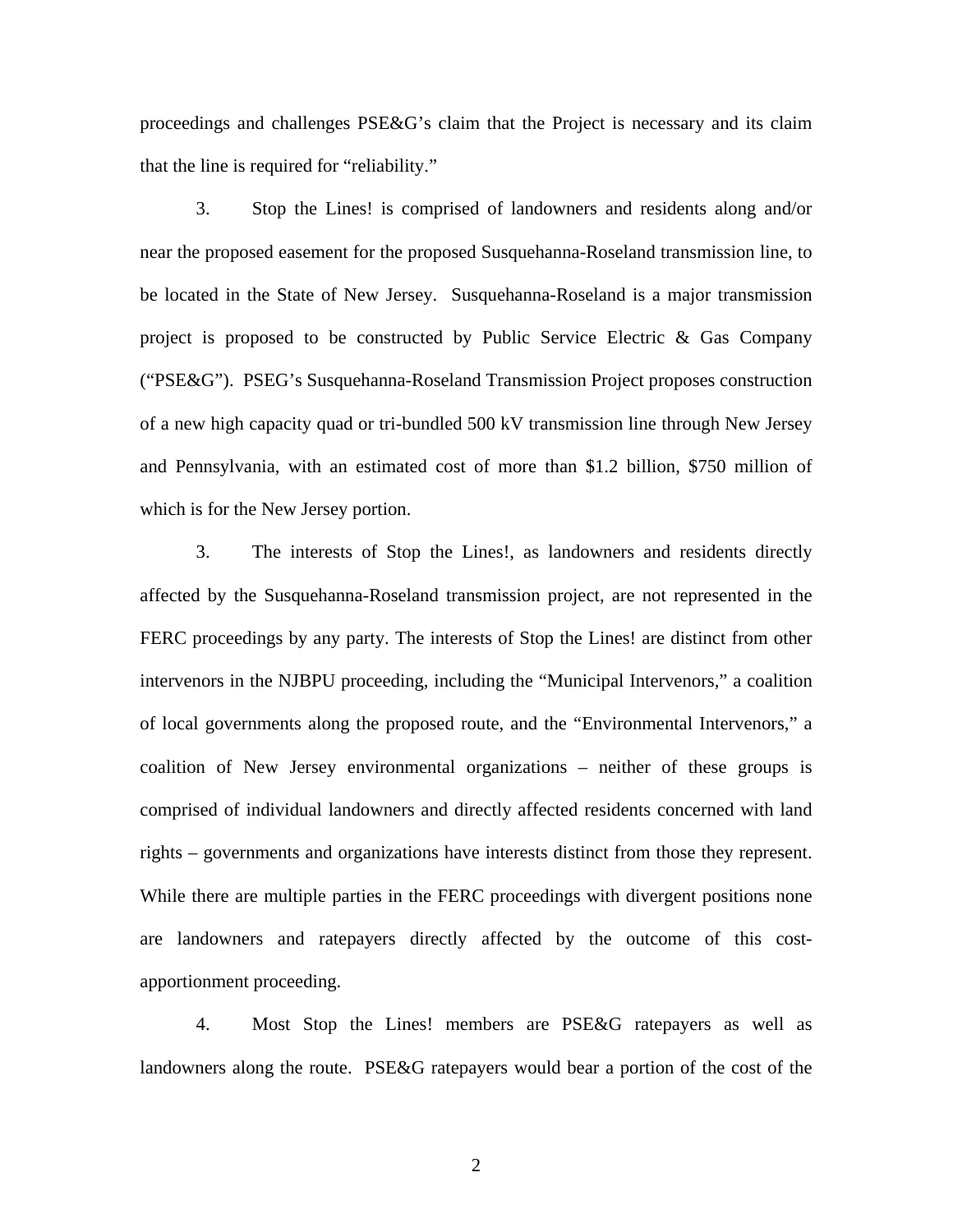entire Susquehanna-Roseland line, not only that part in New Jersey. PSE&G ratepayers, and ratepayers throughout New Jersey, would pay a portion of all of the "backbone" projects proposed by PJM – the purpose of this docket is to apportion that cost.

6. In the course of the NJBPU proceedings, PSE&G has made inadequate efforts to identify the costs of this project, and has made no attempt to quantify the financial impact of the Project on the New Jersey ratepayers. Throughout the New Jersey BPU proceeding, PSE&G has asserted that the cost of the Project will be shared in accordance with the cost apportionment formula approved by FERC. *See* FERC Order No. 494, *PJM Interconnection, L.L.C.*, 119 FERC Par. 61063 (2007). However, that cost allocation formula for this Project, and others, was struck down by the Seventh Circuit in *Illinois Commerce Commission, et al. v. Federal Energy Regulatory Commission*, 576 F.3d 470, *rehearing denied* 2009 LEXIS 24192 ( $7<sup>th</sup>$  Cir. 2009), now remanded and the subject of the paper hearing in the above-captioned docket.

7. The cost apportionment scheme was entered into evidence in the NJBPU proceeding during the evidentiary hearing by PSE&G, and no mention was made by PSE&G of the  $7<sup>th</sup>$  Circuit decision. However, this far-reaching decision was brought into the record by the Intervenors in their Joint Motion for Dismissal, in the evidentiary hearings, and in Initial and Reply briefs. Exhibit A, Joint Intervenors Motion for Dismissal. The resolution of cost allocation is a material issue in the NJBPU docket.

8. Stop the Lines! and other intervenors have requested that a decision in the NJBPU proceedings be deferred until a cost allocation formula acceptable to the court is in place for the Project. The NJBPU has not yet ruled on the Joint Intervenors request for dismissal. The NJBPU has made a determination that additional information is required

3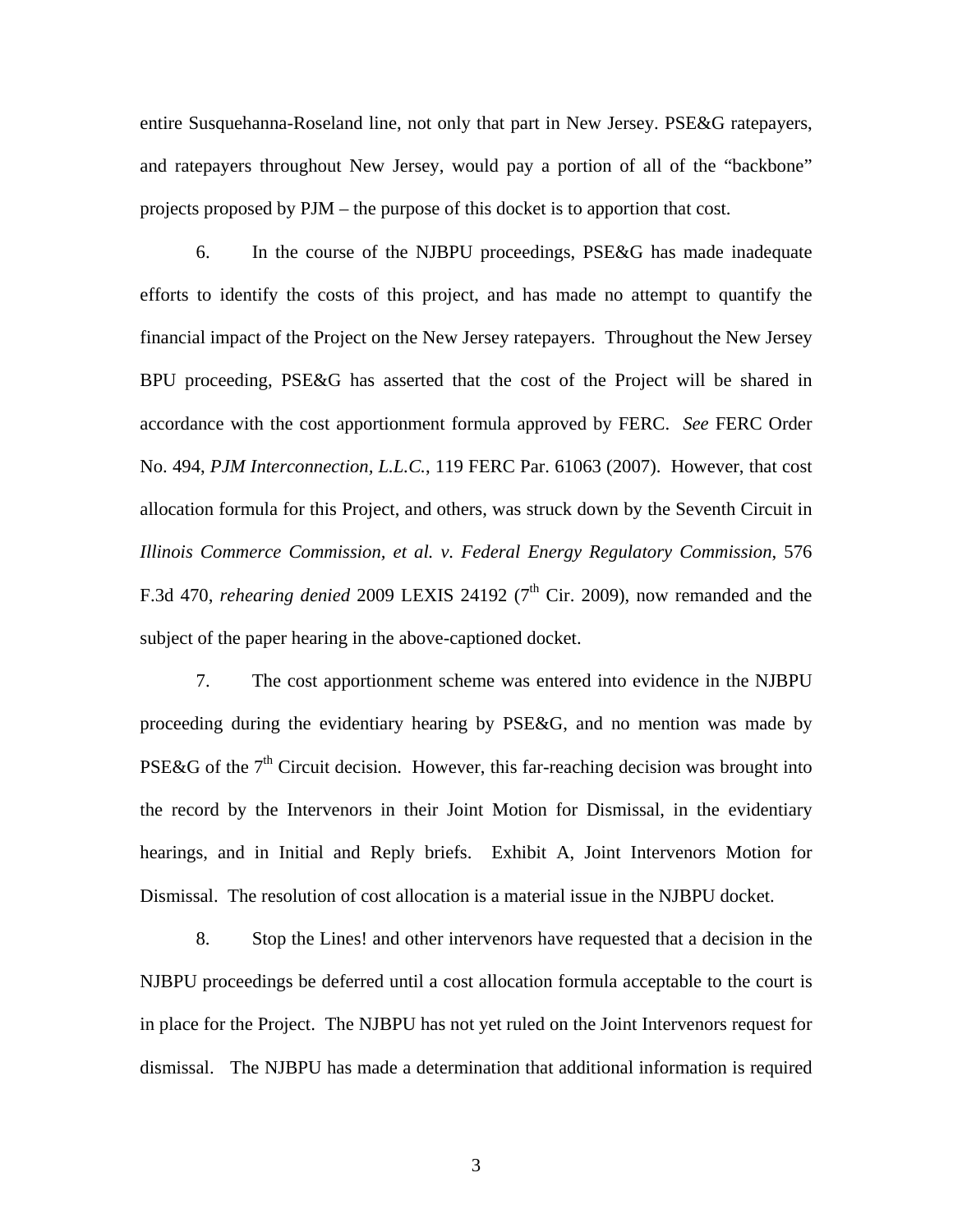before it can make its decision and has delayed that decision for at least 30 days to solicit additional information from PJM. A letter has been issued by the BPU requesting further information from PJM regarding need for the project and other "backbone" projects, PJM has sent its "response," and Stop the Lines! will have specific information requests in response to that filing.

9. In light of the material importance of a valid cost allocation formula for the Project to the BPU's decision in the pending NJBPU proceedings, and the specific need issues raised in the FERC Order of January 21, 2010, Stop the Lines! requests limited intervention. Information sought by FERC in this docket is necessary to fully inform the record in the NJBPU proceeding, and Stop the Lines! perspective will help to inform the FERC record..

10. Stop the Lines! is heartened by the information requested of PJM by FERC, much of which is directly relevant to PJM claimed "need" for the Susquehanna-Roseland transmission project as claimed in the NJBPU docket, and the other "backbone" projects as well, including:

- Cost and a breakdown of those costs as requested by FERC.
- Optimization especially in light of exhibits in the NJBPU proceeding that show increasingly stringent criteria and fewer and fewer "violations," stretching out the timeline with fewer and less severe violations, i.e., ones below typical distribution factors which could be addressed in other ways.
- Relation of DFAX analysis with NERC reliability analysis PJM appears to be conflating analyses and purposes.
- Quantification and location of costs and benefits, including costs and benefits for generators and purchasers.
- Request for production of "studies, methodologies or other evidence to support their positions…"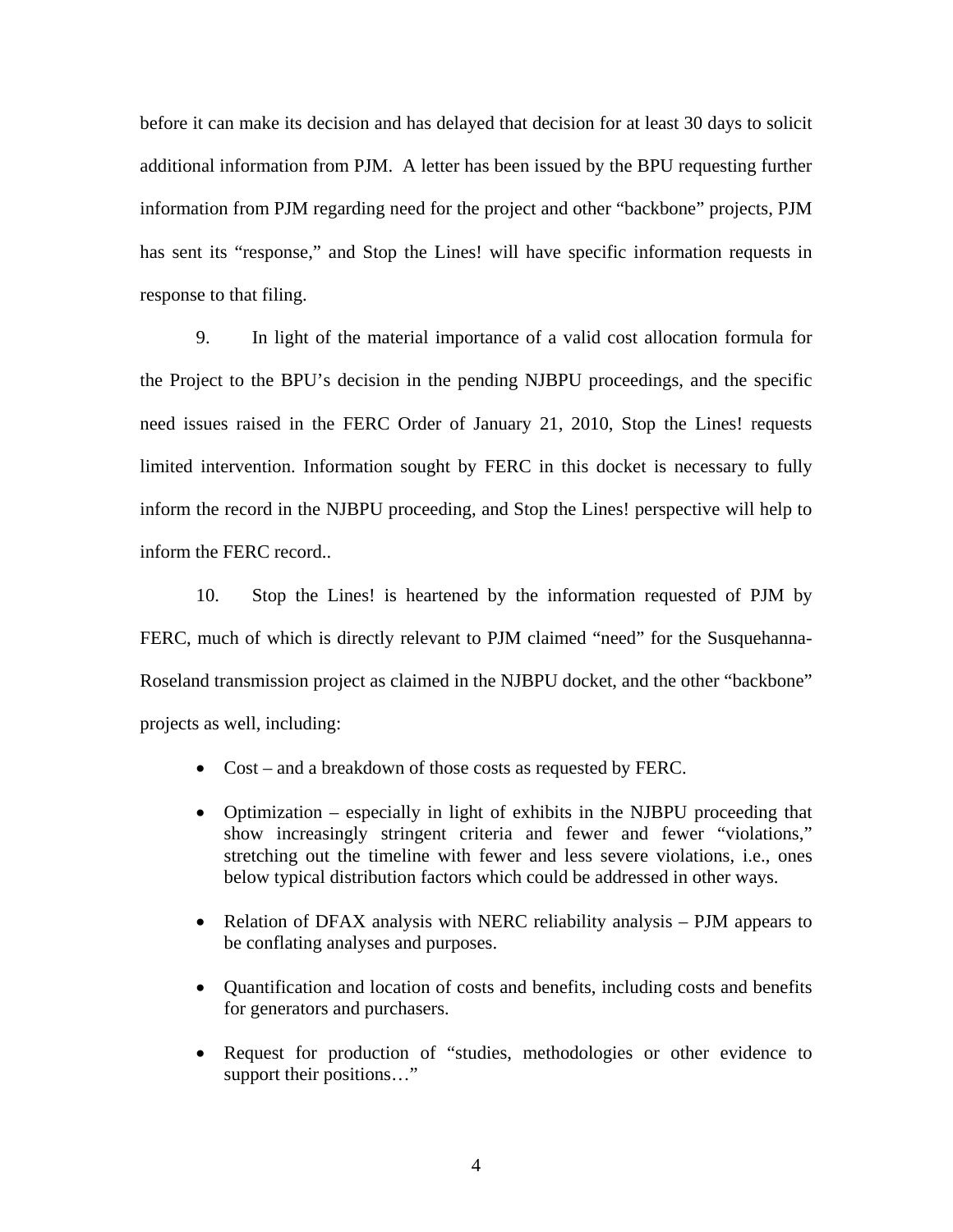11. Stop the Lines! also is heartened to note the issues raised for all parties to comment on in FERC Order Point 11, and the openness and invitation to address issues not specifically addressed that are relevant.

12. Stop the Lines! requests limited intervention in the above-captioned matter to comment on these issues raised in the order during the FERC proceedings in response to the remand order of the Seventh Circuit in *Illinois Commerce Commission, supra,*  because of the relevance and importance of cost allocation and associated issues raised to the Susquehanna-Roseland docket at the NJBPU. Stop the Lines! has reviewed the January 21, 2010, Order and pledges to abide by the deadlines presented in the Order. Delay is against the interests of Stop the Lines! which will give best efforts to inform the NJBPU record with information from this docket within the tight NJBPU timelines.

13. Stop the Lines! limited intervention is not intended to be disruptive or cause delay with the resolution of the FERC remand proceedings. Stop the Lines! requests limited intervention to Comment within the scope and timeline presented in the January 21, 2010 Order. Because Stop the Lines! is directly impacted by the Project, it is in the public interest that Stop the Lines! intervene in these proceedings. Again, Stop the Lines! shall abide by all deadlines presented in the Order.

14. The persons to whom correspondence, pleadings and other papers in relation to this proceeding should be addressed and the persons whose names are to be placed on the Commission's official service list are designated as follows pursuant to Rule 203, 18 C.F.R. § 385.203 (2005):

> Carol A. Overland Attorney at Law (MN Lic. No. 254617) Legalectric P.O. Box 176

> > 5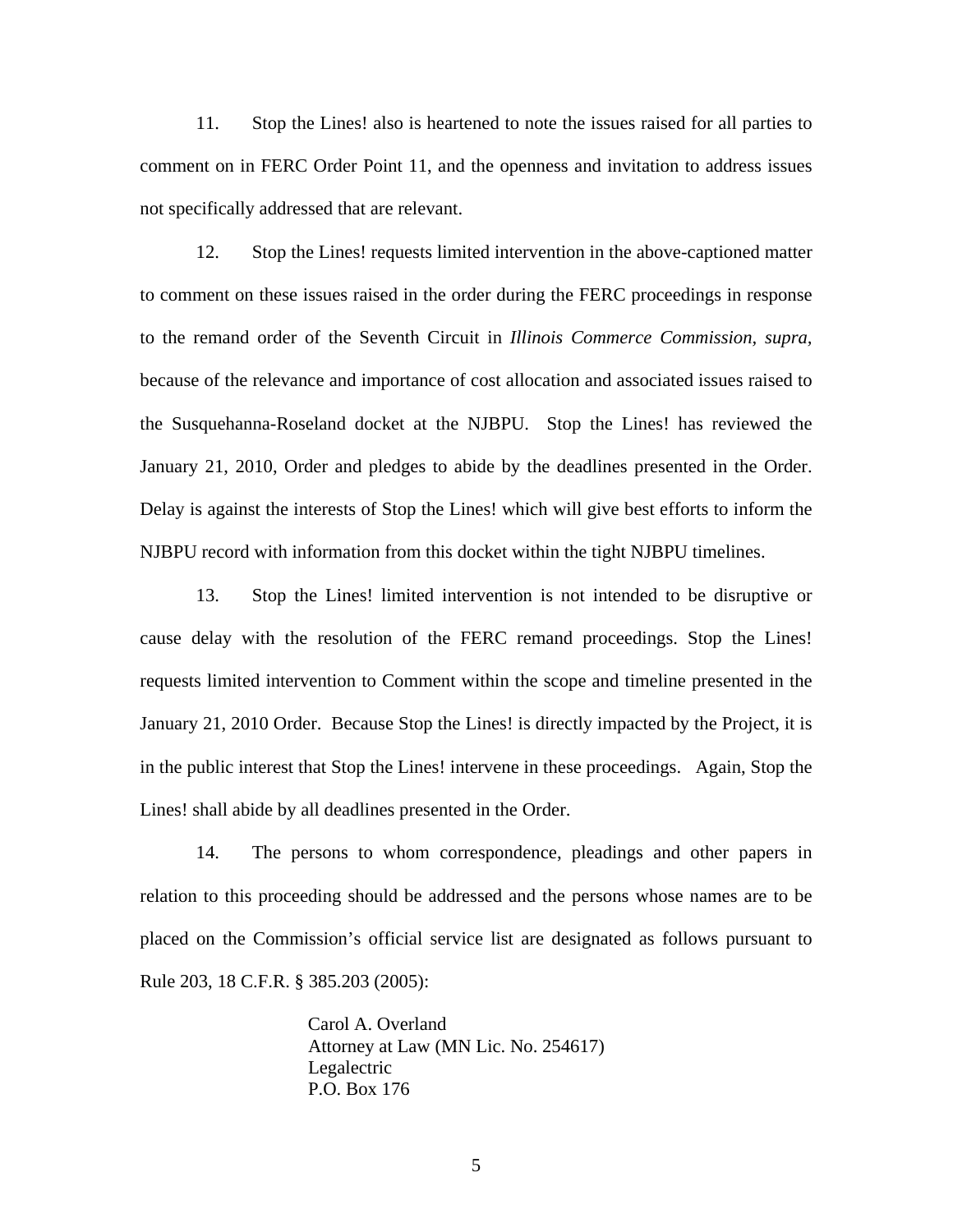Red Wing, MN 55066 (612) 227-8638 (302) 834-3466 overland@legalectric.org

 Dave Slaperud Stop the Lines! PO Box 398 Tranquility, NJ 07879 info@stopthelines.com

## **I. CONCLUSION**

Stop the Lines! respectfully requests that the Commission:

- 1. Grant Stop the Lines!' request for Limited Intervention;
- 2. Granting such other and further relief as may be necessary, just and appropriate.

Respectfully submitted,

wolf Overland

Dated: January 24, 2010

Carol A. Overland Attorney for Stop the Lines